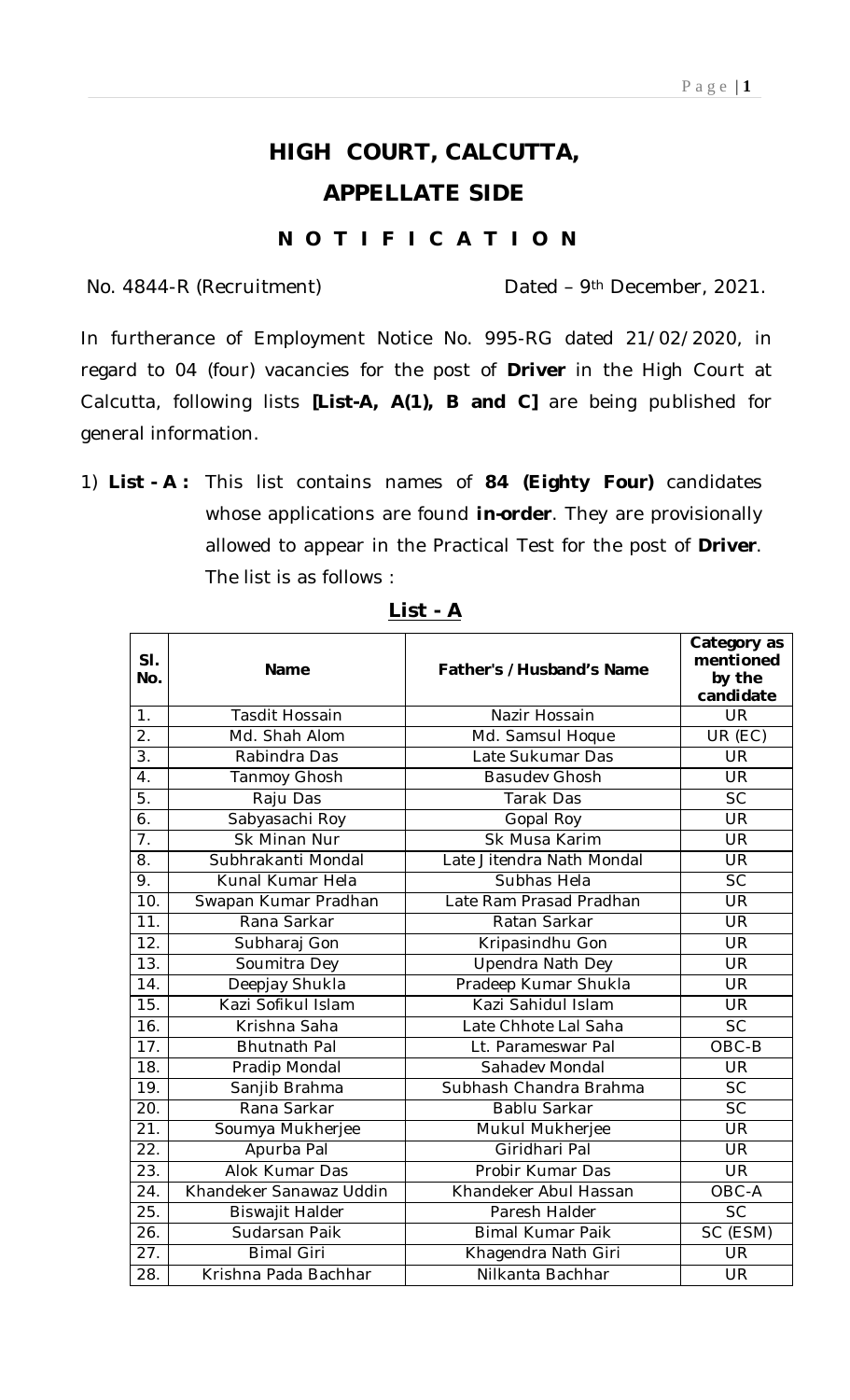| SI.<br>No.        | Name                      | Father's /Husband's Name             | Category as<br>mentioned<br>by the<br>candidate |
|-------------------|---------------------------|--------------------------------------|-------------------------------------------------|
| 29.               | Harisankar Mondal         | Lt Gopal Chandra Mondal              | SC (ESM)                                        |
| 30.               | Niladri Jana              | Haripada Jana                        | <b>SC</b>                                       |
| 31.               | Ashim Maity               | Ganesh Maity                         | <b>UR</b>                                       |
| 32.               | Panchu Gopal Das          | Kalipada Das                         | <b>SC</b>                                       |
| 33.               | Gouranga Ghosh            | Sunil Ghosh                          | UR                                              |
| 34.               | Susovan Bosu              | Late Baidyanath Bosu                 | <b>UR</b>                                       |
| 35.               | Md. Sahabuddin            | Late Md. Jahiruddin                  | <b>UR</b>                                       |
| 36.               | Malay Kolay               | Tusar Kanti Kolay                    | <b>UR</b>                                       |
| 37.               | Rahul Kumar Shaw          | Late Jawahar Lal Shaw                | <b>UR</b>                                       |
| 38.               | Dinesh Shaw               | Narayan Shaw                         | <b>UR</b>                                       |
| 39.               | Jayanta Mallick           | Late Jiban Mallick                   | <b>UR</b>                                       |
| 40.               | <b>Sandip Mondal</b>      | Tapan Mondal                         | $OBC-B$                                         |
| 41.               | Debabrata Mondal          | Madhusudan Mondal                    | UR (EC)                                         |
| 42.               | Abhijit Mitra             | Tarak Nath Mitra                     | <b>UR</b>                                       |
| 43.               | Dipanjan Chatterjee       | Dilip Kumar Chatterjee               | <b>UR</b>                                       |
| 44.               | Pulak Sardar              | Arabinda Sardar                      | <b>SC</b>                                       |
| 45.               | Arijit Ghosh              | Late Bishnusree Ghosh                | <b>UR</b>                                       |
| 46.               | Rabin Chakraborty         | Dilip Chakraborty                    | <b>UR</b>                                       |
| 47.               | Srikanta Dana             | Dilip Kumar Dana                     | UR                                              |
| 48.               | Sukhendra Nath Paul       | Mahendra Nath Paul                   | <b>UR</b>                                       |
| 49.               | Partha Barman             | Amal Barman                          | <b>SC</b>                                       |
| 50.               | Paban Soren               | Kanai Lal Soren                      | UR                                              |
| 51.               | Anupam Giri               | Sasanka Sekhar Giri                  | UR                                              |
| 52.               | Susanta Das               | Late Basudeb Das                     | <b>SC</b>                                       |
| 53.               | Barun Kar                 | Prasanta Kumar Kar                   | SC (ESM)                                        |
| 54.               | Santanu Mandal            | Sudhangshu Mandal                    | <b>UR</b>                                       |
| $\overline{55}$ . | Sk Abdul Aziz             | Sk. Akbar                            | OBC-A                                           |
| 56.               | Mir Raja                  | Mir Abdul Azim                       | <b>UR</b>                                       |
| 57.               | Debasis Majumdar          | Bhagirath Majumdar                   | <b>UR</b>                                       |
| 58.               | Laltu Malik               | Lt Satyacharan Malik                 | <b>SC</b>                                       |
| 59.               | Biplab Khanra             | Late Naru Gopal Khanora              | <b>UR</b>                                       |
| 60.               | Prasenjit Mukherjee       | Ranjit Mukherjee                     | <b>UR</b>                                       |
| 61.               | Rahul Paswan              | Naresh Paswan                        | <b>UR</b>                                       |
| 62.               | Sanjib Saha               | Late Narayan Chandra Saha            | <b>UR</b>                                       |
| 63.               | Shyamalendu Ghosh         | Sufal Ghosh                          | OBC-B                                           |
| 64.               | Manosij Paul              | Madan Mohan Paul                     | UR                                              |
| 65.               | Biswajit Mandal           | <b>Bhakti Mandal</b>                 | <b>UR</b>                                       |
| 66.               | Sadananda Santra          | Dulal Chandra Santra                 | <b>UR</b>                                       |
| 67.               | <b>Bikash Halder</b>      | Ranajit Halder                       | <b>UR</b>                                       |
| 68.               | Jiarul Molla              | Najrul Molla                         | <b>UR</b>                                       |
| 69.               | Abhijit Paul              | Ajit Paul                            | $OBC-B$                                         |
| 70.               | Raju Debnath              | Dilip Debnath                        | OBC-B                                           |
| 71.               | Tarapada Karmakar         | Lt. Subhas Karmakar                  | UR                                              |
| 72.               | Animesh Chakraborty       | Thakahari Chakraborty                | <b>UR</b>                                       |
| 73.               | Jayanta Das               | Late Tapan Das                       | <b>SC</b>                                       |
| 74.<br>75.        | Syed Soukath Ali          | Syed Golam Ambiya                    | <b>UR</b><br><b>SC</b>                          |
|                   | Ganesh Ruidas             | Shakharam Ruidas                     | <b>SC</b>                                       |
| 76.<br>77.        | Amit Naiya                | Shyamal Kr Naiya<br>Abusiddik Mondal | UR                                              |
| 78.               | Bappa Mondal<br>Asoke Pal | Uma Sankar Pal                       | <b>UR</b>                                       |
| 79.               | Sankar Sil                | Dinesh Sil                           | <b>SC</b>                                       |
| 80.               | Rabin Kumar Shah          | Bhadeshwar Shah                      | UR                                              |
|                   |                           |                                      |                                                 |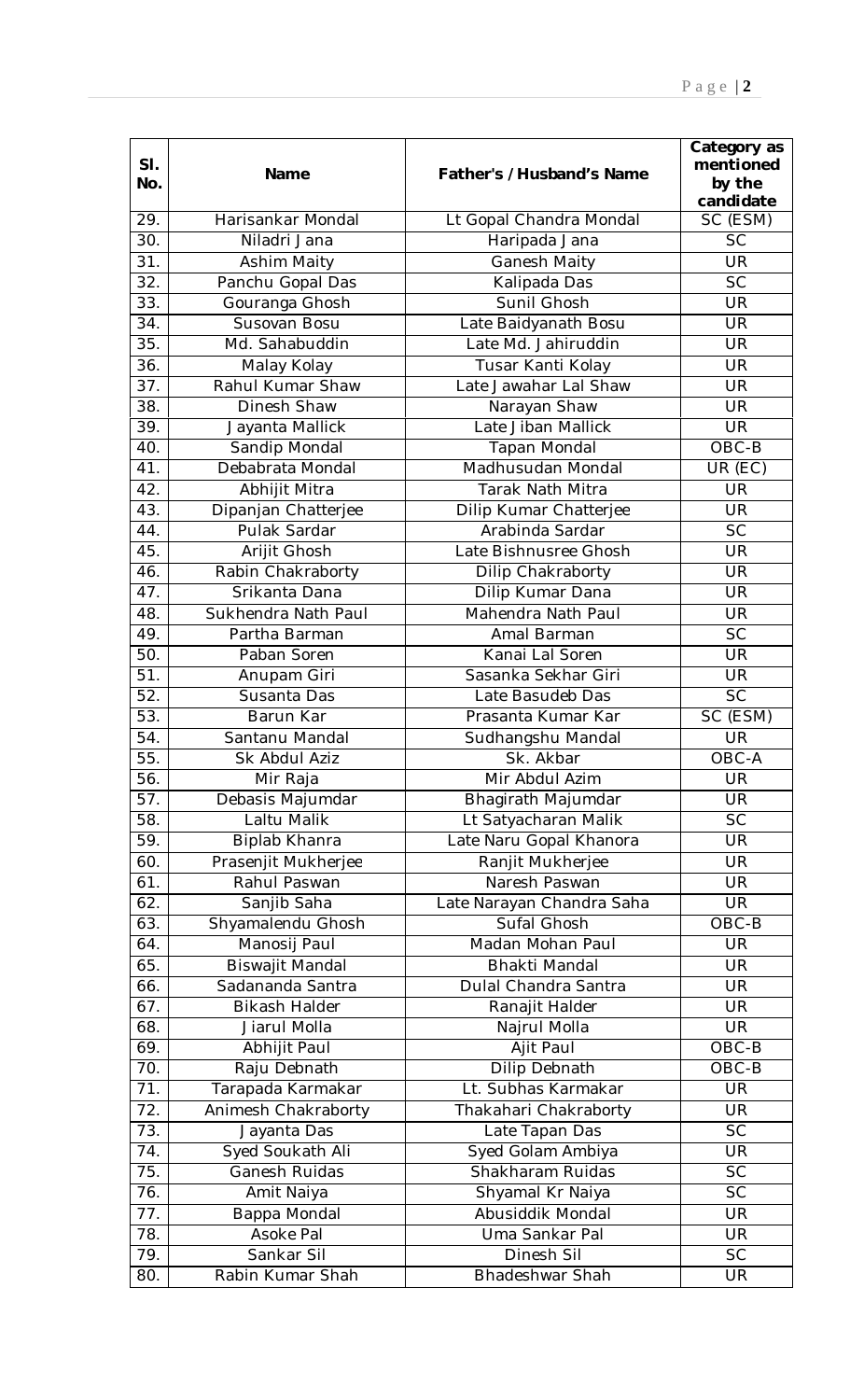| SI.<br>No. | <b>Name</b>          | Father's /Husband's Name | Category as<br>mentioned<br>by the<br>candidate |
|------------|----------------------|--------------------------|-------------------------------------------------|
| 81.        | Khokan Halder        | Late Sanatan Halder      | <b>SC</b>                                       |
| 82.        | Sanjib Ghosh         | Radha Shyam Ghosh        | OBC-B                                           |
| 83.        | Narendra Kumar Gupta | Lt. Ganesh Pd. Gupta     | UR                                              |
| 84.        | Dipak Kumar Shaw     | Ranjit Shaw              | UR                                              |

2) **List – A(1) :** This list contains names of **21 (twenty one)** candidates, whose applications bear some minor/trivial defect(s). They are provisionally allowed to appear in the Practical Test for the post of **Driver**, subject to removal of the minor/trivial defects appearing in their respective applications (to be mentioned in their Admit Cards) on the date of Examination before commencement of Practical Test.

| SI.<br>No.     | Name                | <b>Father's Name</b>      | Category as<br>mentioned by the<br>candidate |
|----------------|---------------------|---------------------------|----------------------------------------------|
| 1 <sub>1</sub> | Kunal Deb           | Montu Deb                 | <b>UR</b>                                    |
| 2.             | Raju Roy            | Paresh Roy                | <b>SC</b>                                    |
| 3.             | Panchanan Sarkar    | Dulal Chandra Sarkar      | <b>SC</b>                                    |
| 4.             | Najmul Hossain      | Robiul Islam              | <b>UR</b>                                    |
| 5.             | Puranjoy Ghosh      | Lt. Prabir Kr. Ghosh      | <b>UR</b>                                    |
| 6.             | Sumanta Dey         | Swapan Dey                | <b>UR</b>                                    |
| 7.             | Sandip Das          | Sambhu Nath Das           | <b>UR</b>                                    |
| 8.             | Ram Prakash Dubey   | Ram Kabilash Dubey        | <b>UR</b>                                    |
| 9.             | Anup Kumar Kori     | Late Shiv Kumar Kori      | <b>UR</b>                                    |
| 10.            | <b>Tapas Paul</b>   | Late Sushanta Paul        | <b>UR</b>                                    |
| 11.            | Sanjay Kumar Rai    | Pramod Kumar Rai          | <b>UR</b>                                    |
| 12.            | Avijit Kayal        | Late Satyendra Nath Kayal | <b>UR</b>                                    |
| 13.            | Sadhu Charan Mahata | Ankur Mahata              | OBC-B                                        |
| 14.            | Proloy Nath Pal     | Nimai Chandra Pal         | <b>UR</b>                                    |
| 15.            | Somnath Saha        | Nityagopal Saha           | UR (EC)                                      |
| 16.            | Md. Imran Khan      | Md. Nayeem Khan           | <b>UR</b>                                    |
| 17.            | Laxman Mahato       | Ram Bilas Mahato          | <b>UR</b>                                    |
| 18.            | Kamalesh Bhowmick   | Amaresh Bhowmick          | <b>UR</b>                                    |
| 19.            | Smriti Bikash Das   | <b>Bhagabat Das</b>       | OBC (B)                                      |
| 20.            | Chinmoy Mondal      | Subhas Mondal             | <b>UR</b>                                    |
| 21.            | Ganesh Mandal       | <b>Uttam Mandal</b>       | UR                                           |

**List –A(1)**

3) **List - B :** This list contains names of **32 (thirty two)** sponsored candidates who are provisionally eligible for appearing in the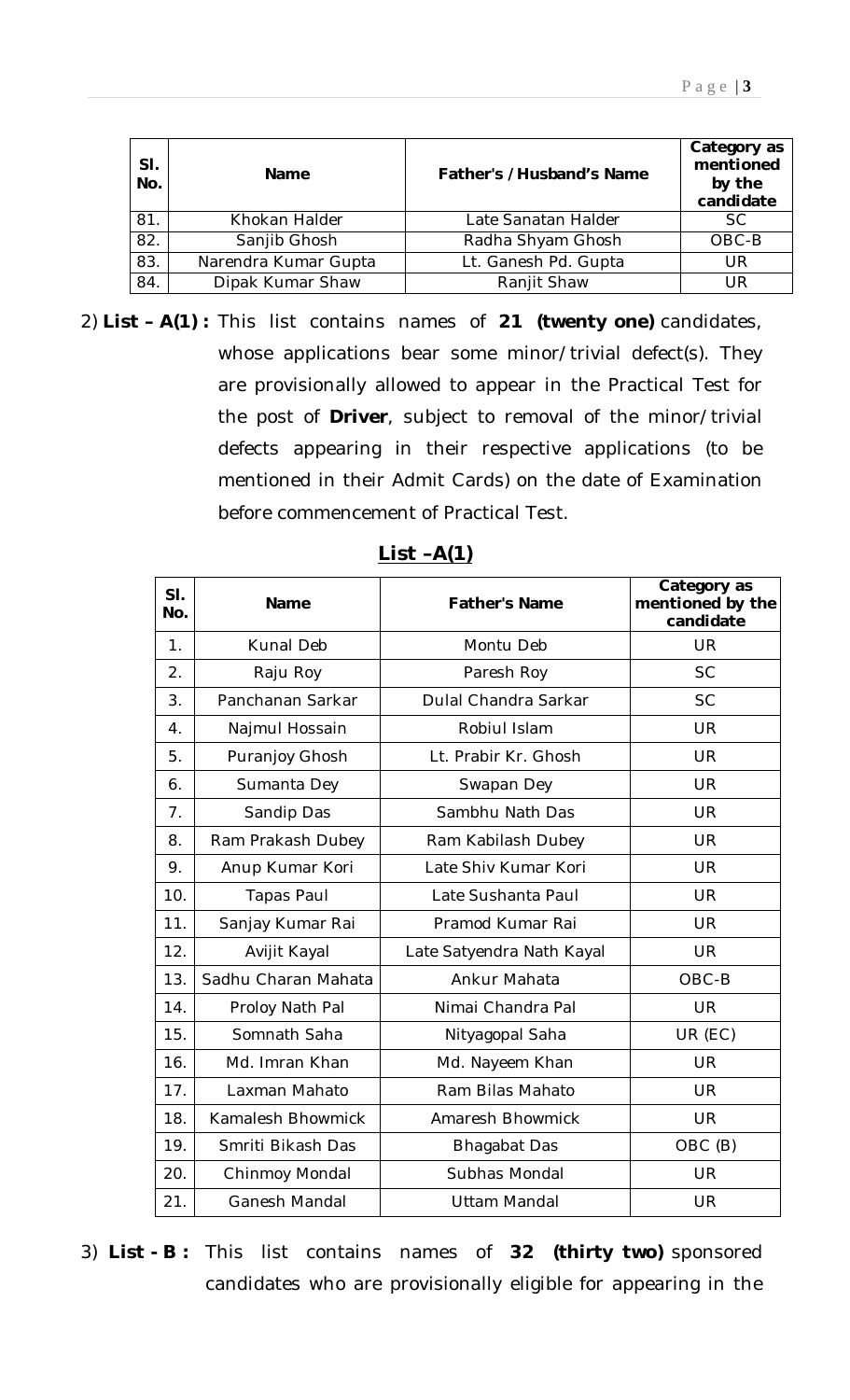practical test for the post of **Driver**, subject to verification of the relevant documents in original (with a set of photocopy) which are to be produced by the candidates before commencement of the Practical Test. The list is as follows :

| SI.<br>No.        | Name                    | Father's /Husband's Name | Category as<br>mentioned<br>by the<br>candidate |
|-------------------|-------------------------|--------------------------|-------------------------------------------------|
| 1.                | Amitosh Ch Bala         | Atul Ch Bala             | SC (ESM)                                        |
| 2.                | Arun Biswas             | Ramani Kanto Biswas      | SC (ESM)                                        |
| 3.                | Raju Biswas             | Sunil Biswas             | SC (ESM)                                        |
| 4.                | Sudarsan Paik           | <b>Bimal Kumar Paik</b>  | SC (ESM)                                        |
| 5.                | Sukhen Halder           | Arabinda Halder          | SC (ESM)                                        |
| 6.                | Tapas Kumar Bayen       | Subal Chandra Das        | SC (ESM)                                        |
| 7.                | Ripan Kumar Samaddar    | Not found from documents | SC (ESM)                                        |
| 8.                | Paritosh Naskar         | Not found from documents | SC (ESM)                                        |
| 9.                | Sanjib patra            | Not found from documents | SC (ESM)                                        |
| 10.               | Nibaran Roy             | Not found from documents | SC (ESM)                                        |
| 11.               | Abhijit Bagdi           | R Bagdi                  | SC (EC)                                         |
| 12.               | Pradip Barman           | N Barman                 | SC (EC)                                         |
| 13.               | Prasanta Mandal         | N C Mandal               | SC (EC)                                         |
| 14.               | Bapi Mandal             | <b>B K Mandal</b>        | SC (EC)                                         |
| 15.               | Narayan Chandra Roy     | <b>B</b> D Roy           | $\overline{SC}$ (EC)                            |
| 16.               | Rajani Ghosh            | S Ghosh                  | OBC (EC)                                        |
| 17.               | Ranjit Roy              | R K Roy                  | SC (EC)                                         |
| 18.               | Md Ershad Ali           | N Ali                    | OBC-A (EC)                                      |
| 19.               | <b>Bibhison Debnath</b> | S Debnath                | OBC (EC)                                        |
| 20.               | Manikanta Mali          | P Mali                   | $\overline{SC}$ (EC)                            |
| $\overline{21}$ . | Ranjir Barman           | G N Barman               | SC (EC)                                         |
| 22.               | Dinesh Garain           | D Garain                 | OBC (EC)                                        |
| 23.               | Md Mojibar Rahaman      | Md Maniruddin            | OBC-A (EC)                                      |
| 24.               | Tarakanta Chakraborty   | <b>B Chakraborty</b>     | UR (EC)                                         |
| 25.               | Animesh Roychowdhury    | A Roychowdhury           | SC (EC)                                         |
| 26.               | Chinmoy Das Adhikary    | N Das Adhikary           | $UR$ (EC)                                       |
| 27.               | <b>Biplab Das</b>       | T Das                    | $UR$ (EC)                                       |
| 28.               | Bidyut Kumar Khanra     | P Khanra                 | UR (EC)                                         |
| 29.               | Md Ajijul               | Md Saharuddin            | OBC-A (EC)                                      |
| 30.               | Partha Karmakar         | D C Karmakar             | UR (EC)                                         |
| 31.               | Dipankar Barik          | H Barik                  | OBC-B (EC)                                      |
| 32.               | Ranjit Saha             | T Saha                   | OBC-B (EC)                                      |

**List - B**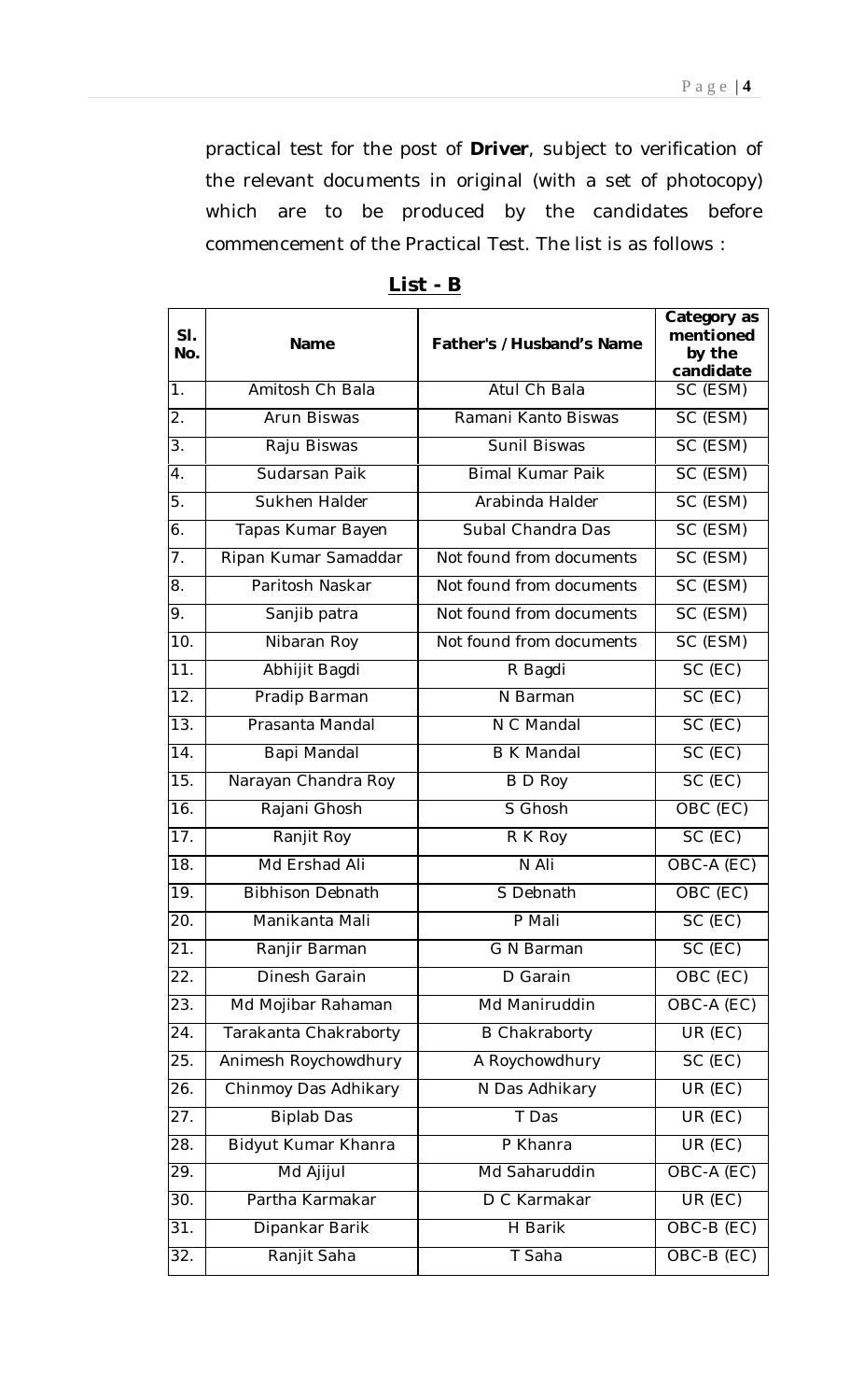2) **List – C :** This list contains names of **239 (two thirty nine)** applicants whose applications for the post of **Driver**, are **'***rejected'* on account of their failure to fulfill/satisfy the required criteria/conditions as per Employment Notification No. 995-RG dated 21<sup>st</sup> February, 2020, such as, non-submission of examination fees, invalid driving licence, non submission of required documents supporting educational qualification, age proof, caste certificate, postage stamp, submission of different documents with different dates of birth *et cetra.* They are accordingly declared as *'ineligible'* to appear in the process of selection.

| SI.<br>No.       | Name                          | Father's/ Husband's Name          | Category as<br>mentioned by<br>the candidate |
|------------------|-------------------------------|-----------------------------------|----------------------------------------------|
| 1.               | Arijit Kuar                   | Mrigendra Nath Kuar               | SC (ESM)                                     |
| $\overline{2}$ . | Sanjib Das                    | Netai Das                         | SC (ESM)                                     |
| 3.               | <b>Biswajit Ghosh</b>         | Nepal Ghosh                       | OBC (B) (EC)                                 |
| $\overline{4}$ . | Shankari Prasad Roy           | Satya Priya Roy                   | UR                                           |
| 5.               | Jairul Miya                   | Sebach Uddin Miya                 | <b>UR</b>                                    |
| $\overline{6}$ . | Subehndu Ray                  | Manick Chandra Ray                | SC (ESM)                                     |
| 7.               | Shiv Murat Hela               | Ram Sewak Hela                    | <b>UR</b>                                    |
| 8.               | Goutam Mondal                 | Late Gurudas Mondal               | SC (ESM)                                     |
| 9.               | Achinta Paria                 | Late Shashadhar Paria             | UR (ESM)                                     |
| 10.              | Awlia Chisti                  | Samsul Haque                      | UR (EC)                                      |
| 11.              | Iman Kalyan Biswas            | Ranjit Kumar Biswas               | UR                                           |
| 12.              | Sunny Hazra                   | Amarendra Nath Hazra              | UR                                           |
| 13.              | Debasish Gupta                | Krishna Gupta                     | <b>UR</b>                                    |
| 14.              | Sk Moajjem Hossain            | Sk Sanowar Ali                    | <b>UR</b>                                    |
| 15.              | Biki Kumar Shaw               | Rajesh Shaw                       | UR                                           |
| 16.              | Tapas Sarkar                  | Sankar Sarkar                     | SC                                           |
| 17.              | Bapan Seal                    | <b>Bablu Seal</b>                 | UR                                           |
| 18.              | Debdulal Banik                | Ahsok Kumar Banik                 | <b>UR</b>                                    |
| 19.              | Bappa Purkait                 | Jiban Purkait                     | UR                                           |
| 20.              | Amir Hussain                  | Zahiruddin                        | <b>UR</b>                                    |
| 21.              | Anil Hait                     | Jagannath Hait                    | <b>UR</b>                                    |
| 22.              | Md. Ziaur Rahaman<br>Siddique | Hafiz Md. Rezaur Rahman           | UR                                           |
| 23.              | Sourav Ghosh                  | Sumangal Ghosh                    | <b>UR</b>                                    |
| 24.              | Hemant Kumar                  | Dadan Singh                       | <b>UR</b>                                    |
| 25.              | Subrata Pal                   | Subodh Chandra Pal                | OBC (B)                                      |
| 26.              | Sekhar Kayal                  | Surya Kanta Kayal                 | <b>UR</b>                                    |
| 27.              | Samim Parvez                  | Md. Sahidullah                    | <b>UR</b>                                    |
| 28.              | Akhil Ranjan Das              | Angad Ch. Das                     | UR (EC)                                      |
| 29.              | Sadananda Pal                 | Gurupada Pal                      | OBC (B)                                      |
| 30.              | Mridul Singha                 | Krishna Prasad Singha             | UR                                           |
| 31.              | Santu Ghosh                   | Tapash Ghosh                      | <b>UR</b>                                    |
| 32.              | Prasun Jana                   | Gourhari Jana                     | UR (ESM)                                     |
| 33.              | Sanjay Kumar Hela             | <b>Bhola Hela</b>                 | UR                                           |
| 34.              | Bapan Mondal                  | Nemai Mondal                      | <b>SC</b>                                    |
| 35.              | Masraul Hoque                 | Abdus Samad                       | UR (EC)                                      |
| 36.              | Chandra Nath<br>Sadhukhan     | Late Narayan Chandra<br>Sadhukhan | <b>UR</b>                                    |
| 37.              | Tapas Pramanik                | Dilip Pramanik                    | UR                                           |

## **List – C**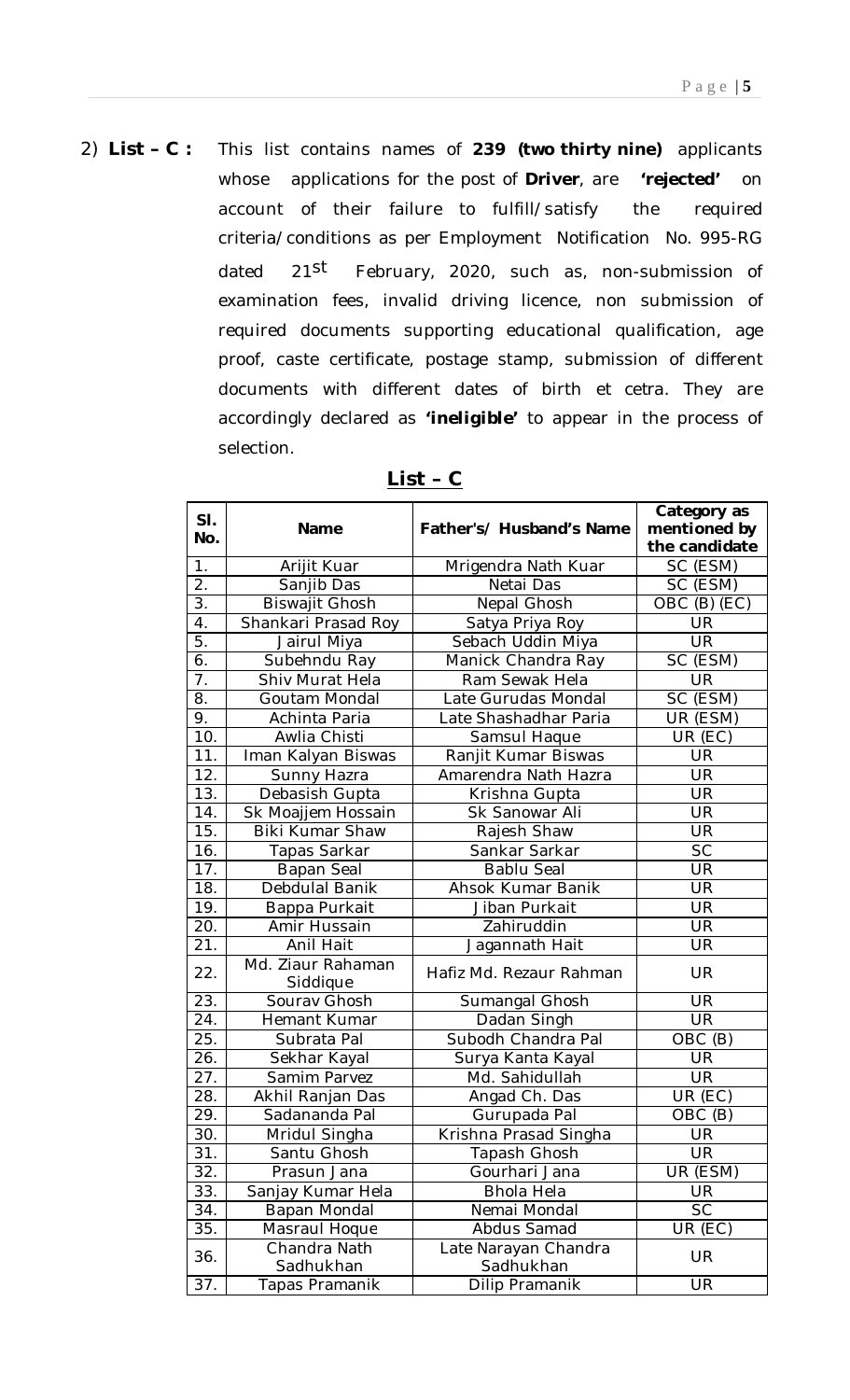| SI.<br>No.       | Name                   | Father's/ Husband's Name   | Category as<br>mentioned by<br>the candidate |
|------------------|------------------------|----------------------------|----------------------------------------------|
| 38.              | Ashok Kumar Shaw       | Late Uday Shaw             | UR                                           |
| 39.              | <b>Tuhin Santra</b>    | Shrikanta Santra           | UR                                           |
| 40.              | Harsa Bardhan Halder   | Purna Chandra Halder       | SC (ESM)                                     |
| 41.              | <b>Tapas Paul</b>      | Tarak Nath Paul            | OBC (B)                                      |
| 42.              | <b>Bibek Maity</b>     | Shashanka Maity            | UR                                           |
| 43.              | Aparba Mridha          | Bhabani Mridha             | SC (ESM)                                     |
| 44.              | Angshuman Chatterjee   | Late Naba Kumar Chatterjee | UR                                           |
| 45.              | <b>Basu Mondal</b>     | Late Bhaben Mondal         | SC                                           |
| 46.              | Raju Dhibar            | Krishna Dhibar             | <b>SC</b>                                    |
| 47.              | Pintu Uran             | Moniram Uran               | UR                                           |
| 48.              | Ripan Kumar Samadder   | Jatindranath Samadder      | SC (ESM)                                     |
| 49.              | Chandu Pro Yadav       | P.P. Yadav                 | UR                                           |
| 50.              | Md.Rejaul Haque        | Ali Mohammad               | OBC-A (EC)                                   |
| 51.              | Md. Habib Mostafa      | Rafiqul Islam              | UR                                           |
| 52.              | Anarul Gazi            | Sakim Gazi                 | OBC-B                                        |
| 53.              | Surajit Bain           | Himansu Bain               | <b>SC</b>                                    |
| 54.              | Jogeshwar Kapar        | Dilip Kapar                | <b>UR</b>                                    |
| 55.              | Pravat Rit             | Niranjan Rit               | OBC-B (ESM)                                  |
| 56.              | Raju Ghosh             | Arjun Ghosh                | UR                                           |
| 57.              | Rafikul Alam           | Jakir Hossain              | UR                                           |
| 58.              | Pratap Kumar Shil      | Santosh Kumar Shil         | UR (ESM)                                     |
| 59.              | Shubhendu Mondal       | Late Bablu Chandra Mondal  | $S\overline{C}$                              |
| 60.              | Badal Haldar           | Mohan Haldar               | <b>UR</b>                                    |
| 61.              | Ajay Sardar            | Arjun Sardar               | UR                                           |
| $\overline{6}2.$ | <b>Ruhul Amin</b>      | Kabirul Islam              | UR (EC)                                      |
| 63.              | Sanjoy Mondal          | Swapan Mondal              | Category not<br>mentioned                    |
| 64.              | Jitendra Bahadur       | Rajkumar Bahadur           | <b>SC</b>                                    |
| 65.              | Md Mamtaj Ali          | Md Abdul Samad             | OBC-A (EC)                                   |
| 66.              | <b>Bikash Ghosh</b>    | <b>Biswanath Ghosh</b>     | OBC (ESM)                                    |
| 67.              | Md Tasmin Hoque        | <b>Abdul Alim Biswas</b>   | Category not<br>mentioned                    |
| 68.              | Manoj Kumar            | Late Jai Chand             | <b>UR</b>                                    |
| 69.              | <b>Biswajit Mondal</b> | <b>Bimal Mondal</b>        | UR                                           |
| 70.              | Sujoy Kumar Sardar     | Sanat Kumar Sardar         | <b>SC</b>                                    |
| 71.              | Rakesh Ali             | Saidul Ali                 | UR                                           |
| 72.              | Suman Dey              | Subodh Chandra Dey         | UR                                           |
| 73.              | Aftab Hussain          | <b>Ahmed Hussain</b>       | Category not<br>mentioned                    |
| 74.              | Nitin Kumar Shaw       | <b>Bhola Nath Shaw</b>     | Category not<br>mentioned                    |
| 75.              | Arup Bir               | Arun Kanta Bir             | OBC-B                                        |
| 76.              | Kinkar Malakar         | Rabi Malakar               | <b>SC</b>                                    |
| 77.              | Ajoy Halder            | Dibakar Halder             | UR                                           |
| 78.              | Koushik Chatterjee     | <b>Biren Chatterjee</b>    | <b>UR</b>                                    |
| 79.              | Joy Das                | Sankar Das                 | UR                                           |
| 80.              | <b>Biplab Nayak</b>    | <b>Bimal Nayak</b>         | UR                                           |
| 81.              | Purnendu Mondal        | Sashadhar Mondal           | UR (ESM)                                     |
| 82.              | Pintu Sahu             | Ramesh Sahu                | <b>SC</b>                                    |
| 83.              | Kaushik Chanda         | Sudhir Kumar Chanda        | Category not<br>mentioned                    |
| 84.              | Sukumar Singha         | Porol Singha               | UR (EC)                                      |
| 85.              | Biswajit Karmakar      | Rabi Karmakar              | UR                                           |
| 86.              | Pramod Kumar           | Kaushal Kishor Ray         | <b>UR</b>                                    |
| 87.              | Gopal Kumar            | Janardan Ray               | OBC-B                                        |
| 88.              | <b>Buddhadev Ghosh</b> | Sukdev Ghosh               | <b>UR</b>                                    |
| 89.              | Polash Koley           | Gunadhar Koley             | UR<br>(ESM)                                  |
| 90.              | Niraj Kumar Dubey      | Mukti Narayn Dubey         | UR                                           |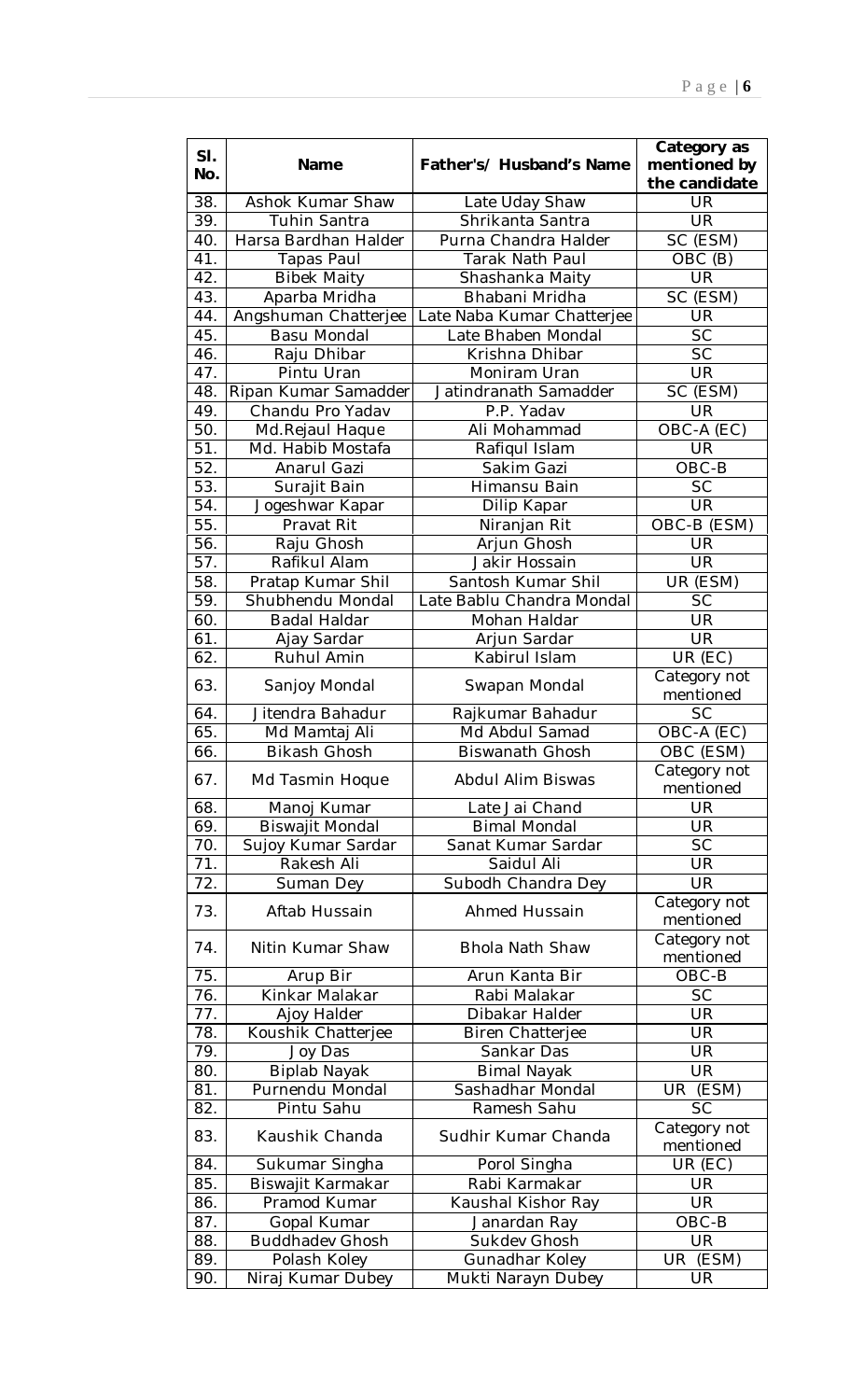| SI.<br>No. | Name                  | Father's/ Husband's Name  | Category as<br>mentioned by<br>the candidate |
|------------|-----------------------|---------------------------|----------------------------------------------|
| 91.        | Asish Nandi           | Ajoy Kumar Nandi          | UR                                           |
| 92.        | Sukanta Bhattacharya  | Basudeb Bhattacharya      | <b>UR</b>                                    |
| 93.        | <b>Badal Mondal</b>   | Lakshman Mondal           | <b>SC</b>                                    |
| 94.        | Balaram Barui         | Amal Kumar Barui          | <b>SC</b>                                    |
| 95.        | Pallab Basu           | Kiron Sankar Basu         | UR                                           |
| 96.        | Ajay Kumar Prajapati  | Chaturi Prajapati         | <b>UR</b>                                    |
| 97.        | Amitava Jana          | Debabrata Jana            | <b>UR</b>                                    |
| 98.        | Sekhar Singh          | Late Satish Singh         | UR                                           |
| 99.        | Soumen Halder         | Hare Kesto Halder         | <b>SC</b>                                    |
| 100.       | Md Ajijul             | Md. Saharuddin            | OBC-A (EC)                                   |
| 101.       | Amit Shaw             | Late Uday Shaw            | UR                                           |
| 102.       | Debnath Dey           | <b>Biswanath Dey</b>      | <b>UR</b>                                    |
| 103.       | <b>Binoy Dhara</b>    | Tustu Charan Dhara        | OBC-B                                        |
| 104.       | Apurba Kumar Goldar   | Gour Pada Goldar          | SC (ESM)                                     |
| 105.       | Debasish Gupta        | Krishna Gupta             | UR                                           |
| 106.       | Arun Ruidas           | Netai Chandra Ruidas      | <b>SC</b>                                    |
|            | Pradip Kumar          |                           |                                              |
| 107.       | Chakraborty           | Pratap Kumar Chakraborty  | <b>UR</b>                                    |
| 108.       | <b>Biswajit Roy</b>   | Ashok Kumar Roy           | <b>SC</b>                                    |
| 109.       | Sanoj Kumar Chandel   | Rajkumar Chandel          | <b>SC</b>                                    |
| 110.       | Susanta Mondal        | Late Nishikanta Mondal    | <b>UR</b>                                    |
| 111.       | Tamal Chandra Ghosh   | Kartick Chandra Ghosh     | (ESM)<br><b>UR</b>                           |
| 112.       | Malay Dutta           | Madam Mohan Dutta         | UR                                           |
| 113.       | Nabin Das             | Late Naren Das            | UR                                           |
| 114.       | Abhrajit Pal          | Late Ranjit Pal           | UR                                           |
| 115.       | Partha Kalindi        | Tarapada Kalindi          | $\overline{SC}$                              |
| 116.       | Ashis Mal             | Gosai Mal                 | <b>SC</b>                                    |
| 117.       | Pranab Ghosh          | <b>Biswajit Ghosh</b>     | <b>UR</b>                                    |
| 118.       | Lab Pal               | Rajani Pal                | UR                                           |
| 119.       | Surojit Das           | Ganesh Chandra Das        | UR                                           |
| 120.       | <b>Biswajit Dutta</b> | Late Radharaman Dutta     | UR                                           |
| 121.       | Tarun Kumar Das       | Gora Chand Das            | (ESM)<br><b>SC</b>                           |
| 122.       | Sk Aliuddin           | Sk. Alaubbin              | UR                                           |
| 123.       | Sourav Paul           | Mantu Paul                | $\overline{\mathsf{UR}}$                     |
| 124.       | <b>Totan Mondal</b>   | Pratap Mondal             | OBC-B                                        |
| 125.       | D. Yogesh Kumar       | D. Rama Rao               | <b>UR</b>                                    |
| 126.       | Md. Imamuddin         | Md. Aminuddin             | UR                                           |
| 127.       | Mekail Hossain        | Mokaserun Hossain         | <b>UR</b>                                    |
| 128.       | Suman Das             | Let Mahadev Das           | <b>SC</b>                                    |
| 129.       | Sanjib Samanta        | Sadhan Chandra Samanta    | <b>UR</b>                                    |
| 130.       | Sumanta Mondal        | Gangadhar Mondal          | UR                                           |
| 131.       | Koustav Ghoshal       | Dilip Ghoshal             | <b>UR</b>                                    |
| 132.       | Pradyut Das           | Late Manoranjan Das       | UR                                           |
| 133.       | Arun Mandal           | Kanan Chandra Mandal      | UR                                           |
| 134.       | Amit Das              | Nemai Das                 | <b>UR</b>                                    |
| 135.       | Subrata Das           | Ganesh Chandra Das        | <b>UR</b>                                    |
| 136.       | Roni Paul             | Rabindra Nath Paul        | UR                                           |
| 137.       | Mithilesh Shaw        | Bibhuti Shaw              | UR                                           |
| 138.       | Subhasish Nag         | Late Shyamal Kr. Nag      | UR                                           |
| 139.       | Animesh Roy           | Anil Krishna Roy          | SC (ESM)                                     |
| 140.       | Abul Kasim            | Abdul Hoque               | <b>UR</b>                                    |
| 141.       | <b>Biswajit Ghosh</b> | Ratan Ghosh               | OBC-B                                        |
| 142.       | Dibakar Sarkar        | Shyamal Sarkar            | OBC                                          |
| 143.       | Amar Nath Ganguly     | Late Madhusudan Ganguly   | UR                                           |
| 144.       | Suman Roy             | Subhas Roy                | UR                                           |
| 145.       | Pintu Das             | Late Gouranga Chandra Das | SC (ESM)                                     |
| 146.       | Pintu Dey             | Dilip Dey                 | <b>UR</b>                                    |
| 147.       | Nepal Pal             | Sukdeb Pal                | UR                                           |
|            |                       |                           |                                              |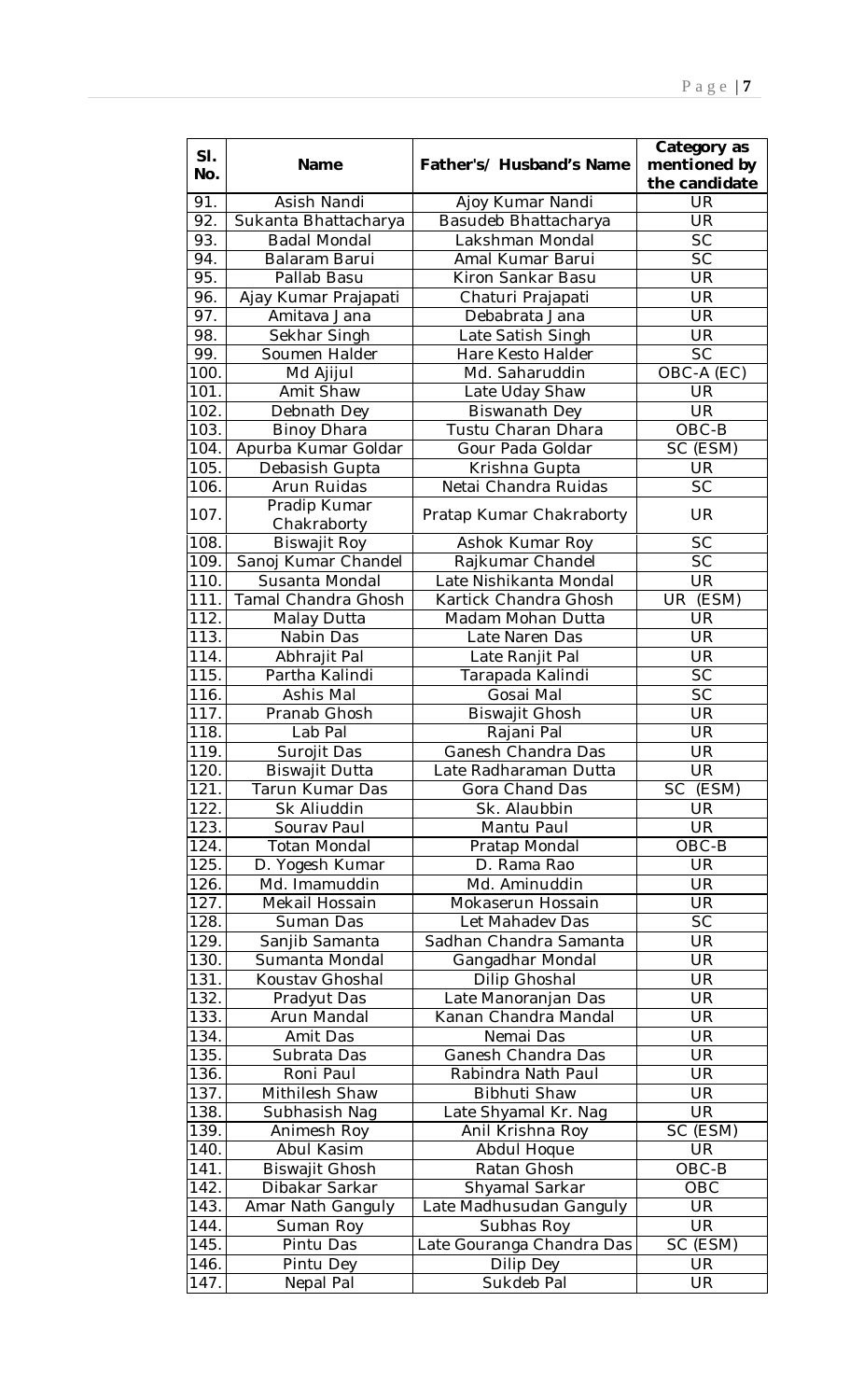| SI.<br>No.        | Name                  | Father's/ Husband's Name  | Category as<br>mentioned by<br>the candidate |
|-------------------|-----------------------|---------------------------|----------------------------------------------|
| 148.              | Raju Gop              | Sanatan Gop               | OBC-B                                        |
| 149.              | Soumen Nag            | Khagendra Nath Nag        | UR                                           |
| 150.              | Suraj Kumar Dhanuk    | Raj Kumar Dhanuk          | <b>SC</b>                                    |
| 151.              | Bikash Das            | Shyamal Das               | <b>SC</b>                                    |
| 152.              | Kaushik Chatterjee    | Dilip Chatterjee          | <b>UR</b>                                    |
| 153.              | Pathik Bagdi          | Tarani Bagdi              | <b>SC</b>                                    |
| 154.              | Sandip Singh          | Bachhu Singh              | UR                                           |
| 155.              | Soumen Konwer         | Ram Mohan Konwer          | UR (ESM)                                     |
| 156.              | Dilip Shaw            | Kanai Shaw                | UR                                           |
| 157.              | Anuj Singh            | Sohan Singh               | UR                                           |
| 158.              | Debarshi Chowdhury    | Bishnupada Chowdhury      | UR                                           |
| 159.              | Sabir Hossain         | Motiur Rahaman            | UR (EC)                                      |
| 160.              | Ranajit Manna         | Pataki Manna              | UR                                           |
| 161.              | <b>Biswajit Mitra</b> | <b>Bhim Chandra Mitra</b> | <b>SC</b>                                    |
| 162.              | Kinkar Malakar        | Rabi Malakar              | <b>SC</b>                                    |
| 163.              | Manoranjan Roy        | Nilmohan Roy              | SC (EC)                                      |
| 164.              | <b>Bittu Mondal</b>   | Swapan Mondal             | UR (EC)                                      |
| 165.              | <b>Tanmay Biswas</b>  | Hirendra Kr. Biswas       | UR                                           |
| 166.              | Tuhin Ghosh Dastidar  | Late Tapan Ghosh Dastidar | UR                                           |
| 167.              | Ram Charan Ankure     | Debu Ankure               | <b>UR</b>                                    |
| 168.              | Manjur Alam           | Hayat Ali                 | UR (EC)                                      |
| 169.              | Avijit Sarkar         | Ashim Sarkar              | <b>UR</b>                                    |
| 170.              | Shyamapada Sau        | Jagannath Sau             | OBC-B                                        |
| 171.              | Sandip Kumar Das      | Samar Das                 | <b>UR</b>                                    |
| 172.              | Ujjal Midya           | Dayamoy Midya             | UR (ESM)                                     |
| 173.              | Manoj Kumar Singh     | Shatrughan Singh          | UR (ESM)                                     |
| $\overline{1}74.$ | Tapas Das             | Late Kanchan Das          | <b>SC</b>                                    |
| 175.              | Ajoy Mondal           | Nishikanta Mondal         | OBC-B (ESM)                                  |
| 176.              | Subham Das            | Ganesh Chandra Das        | <b>SC</b>                                    |
| 177.              | <b>Biplab Paria</b>   | <b>Bikram Paria</b>       | UR                                           |
| 178.              | Anirban Banerjee      | Amitava Banerjee          | <b>UR</b>                                    |
| 179.              | Sudipta Bag           | Asit Bag                  | <b>UR</b>                                    |
| 180.              | Koushik Biswas        | Kanailal Biswas           | <b>SC</b>                                    |
| 181.              | Amit Kumar Sha        | Shyam Bachan Sha          | <b>UR</b>                                    |
| 182.              | Sk Bajaul Hoque       | Ajimuddin Sk.             | <b>UR</b>                                    |
| 183.              | Shahid Ahmed          | Imtiaz Ahmed              | <b>SC</b>                                    |
| 184.              | Utpal Roy             | Late Nemai Roy            | <b>SC</b>                                    |
| 185.              | Suman Kumar Das       | Banamali Das              | UR (ESM)                                     |
| 186.              | <b>Biswajit Nag</b>   | Bikash Nag                | <b>UR</b>                                    |
| 187.              | Sajal Mandal          | Late Panchanan Mandal     | SC (ESM)                                     |
| 188.              | Aninda Kundu          | Anirudhya Kundu           | UR                                           |
| 189.              | Jiban Kisku           | Gangaram Kisku            | <b>ST</b>                                    |
| 190.              | Shiuji Chowdhury      | <b>Babulal Chowdhury</b>  | UR                                           |
| 191.              | Gourab Mondal         | Late Gurupada Mondal      | $OBC-B$                                      |
| 192.              | Palash Mukherjee      | Gobinda Mukherjee         | UR                                           |
| 193.              | Amit Kumar Sharma     | Shankar Sharma            | $\overline{\mathsf{UR}}$                     |
| 194.              | Soumyajit Maity       | Ramchandra Maity          | UR                                           |
| 195.              | Kallol Shee           | Manotosh Shee             | <b>UR</b>                                    |
| 196.              | Saheb Mondal          | <b>Bimal Mondal</b>       | <b>SC</b>                                    |
| 197.              | Rajdip Bag            | Shyamal Bag               | OBC-B                                        |
| 198.              | Ratan Ghosh           | Janadan Ghosh             | UR (ESM)                                     |
| 199.              | Dibakar Ghosh         | Late Keshab Lal Ghosh     | OBC-B (EC)                                   |
| 200.              | Raju Das              | Nimai Das                 | UR (EC)                                      |
| 201.              | Asraf Ali Khan        | Anwar Ali Khan            | UR                                           |
| 202.              | Johan Mandi           | Karia Mandi               | $\overline{\mathsf{ST}}$                     |
| 203.              | Arup Paul             | Rabin Paul                | OBC-B                                        |
| 204.              | Gobardhan Lohar       | Dhananjay Lohar           | <b>ST</b>                                    |
| 205.              | Supratim Saren        | Pradip Kumar Saren        | <b>ST</b>                                    |
|                   |                       |                           |                                              |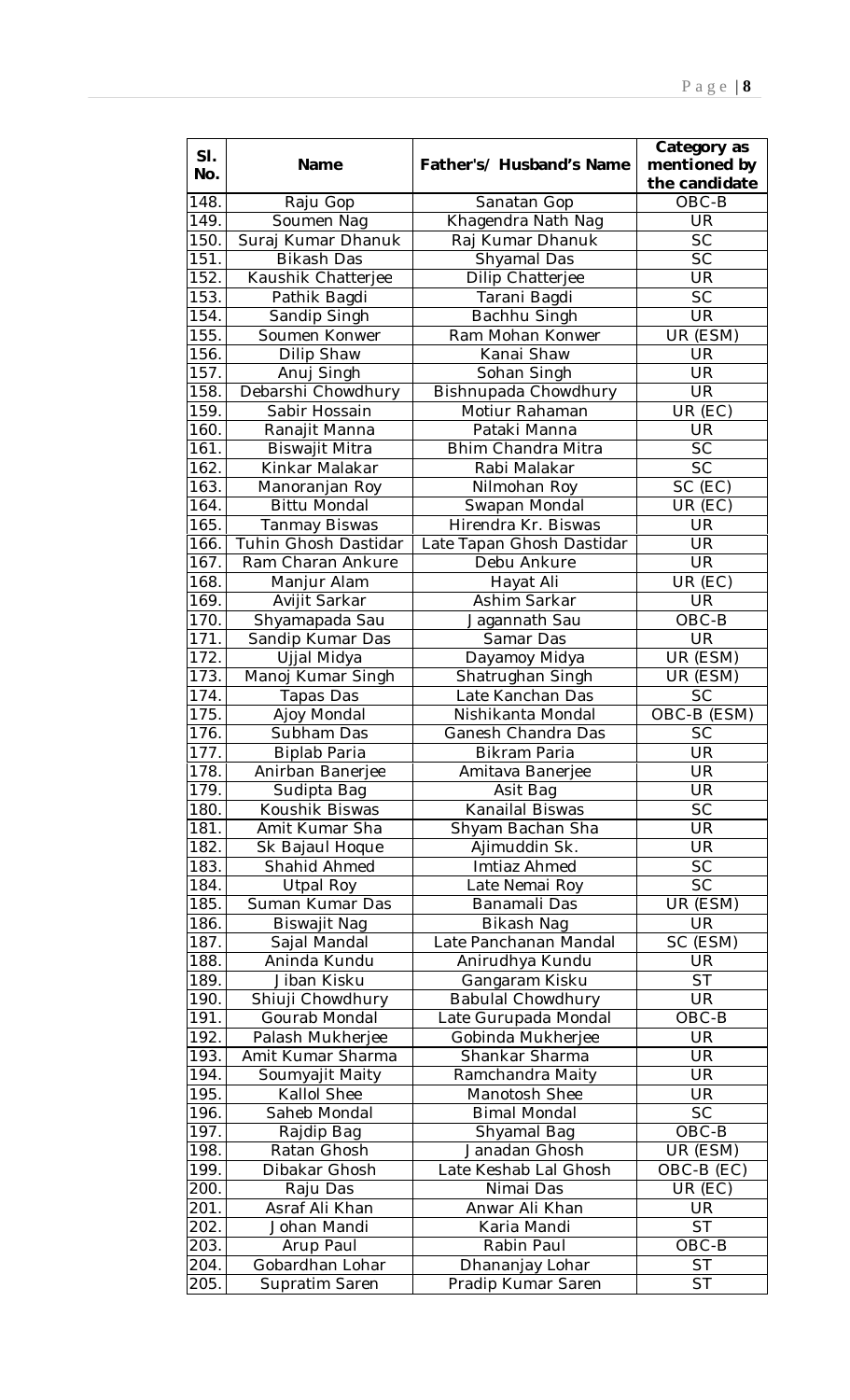| SI.<br>No.         | Name                      | Father's/ Husband's Name   | Category as<br>mentioned by<br>the candidate |
|--------------------|---------------------------|----------------------------|----------------------------------------------|
| 206.               | Bappa Sarkar              | Dhabal Sarkar              | Category not                                 |
|                    |                           |                            | mentioned                                    |
| 207.               | Ayan Das                  | Paramesh Das               | UR                                           |
| 208.               | Sudipto Mondal            | Saroj Ranjan Mondal        | <b>UR</b>                                    |
| 209.               | <b>Biswanath Das</b>      | Late Madan Das             | <b>UR</b>                                    |
| 210.               | Anil Baran Mahata         | Atul Chandra Mahata        | <b>UR</b>                                    |
| $\overline{2}$ 11. | Md Abdul Arif             | Lt. Arej Ali               | PWD (EC)                                     |
| 212.               | Sanjib Das                | Sailen Das                 | SC                                           |
| 213.               | Bapi Mukherjee            | Lt Bidhu Bhusan Mukherjee  | OBC                                          |
| 214.               | Jiban Kisku               | Gangaram Kisku             | <b>ST</b>                                    |
| 215.               | Lalji Banerjee            | Ramkrishna Banerjee        | <b>UR</b>                                    |
| 216.               | Debasish Mondal           | Golak Mondal               | <b>SC</b>                                    |
| 217.               | Parthajit Naskar          | Samir Naskar               | <b>UR</b>                                    |
| $\overline{218}$ . | Kartick Samanta           | Sukumar Samanta            | $\overline{\mathsf{UR}}$                     |
| 219.               | Bapi Kumar Das            | Joydev Das                 | UR                                           |
| $\overline{220}$ . | Mukesh Roy                | Debnandan Roy              | $\overline{SC}$                              |
| 221.               | Subhradeep Das            | <b>Bimal Das</b>           | <b>UR</b>                                    |
| 222.               | Rahul Maity               | Bapi Maity                 | <b>UR</b>                                    |
| 223.               | Apurba Sarkar             | Late Bhupal Chandra Sarkar | OBC-B                                        |
| 224.               | <b>Bikash Mondal</b>      | Manoranjan Mondal          | <b>SC</b>                                    |
| 225.               | Tarak Das                 | Mukul Chandra Das          | <b>UR</b>                                    |
| 226.               | Sujay Naskar              | Late Nimai Naskar          | UR                                           |
| 227.               | Debdulal Barik            | Goutam Barik               | OBC                                          |
| 228.               | Sanur Hossain             | Majibar Shaikh             | UR                                           |
| 229.               | Md. Aquib                 | Md. Jamil                  | <b>UR</b>                                    |
| 230.               | <b>Birbal Das</b>         | Milan Chandra Das          | UR                                           |
| 231.               | Chhattu Shaw              | Lt. Babulal Shaw           | <b>UR</b>                                    |
| 232.               | Ardhendu Halder           | Ranjan Halder              | $\overline{SC}$                              |
| 233.               | Josef Murmu               | Late Samuel Murmu          | $\overline{\mathsf{ST}}$                     |
| 234.               | Sudhir Kumar Shaw         | Late Ram Sagar Shaw        | OBC-B                                        |
| 235.               | Md. Shahid Reza           | Md. Shamim Khan            | UR                                           |
| 236.               | Partha Dholay             | Lakshmi Kanta Dholay       | <b>UR</b>                                    |
| 237.               | <b>Bipad Taran Mondal</b> | Prabhuram Mondal           | UR                                           |
| 238.               | Natu Bindai               | Paritosh Bindai            | <b>UR</b>                                    |
| 239.               | Mizarul Hoque             | Akbar Ali                  | OBC-A                                        |

The **dates of Practical Test** for selection to the post of **Driver** are fixed **on 08.01.2022 (Saturday), 09.01.2022 (Sunday), 15.01.2022 (Saturday), 16.01.2022 (Sunday), 22.01.2022 (Sunday), 29.01.2022 (Saturday) and 30.01.2022 (Sunday) from 10:30 AM onwards**. The candidates must **report to the examination centre at 09.30 am**, on the respective date (as mentioned in the Admit Card) of their practical test.

Admit Cards, specifying the examination centre with respective dates for Practical Test of the candidates, whose names are appearing in the **LIST- A, LIST – A(1)** and **LIST – B**, as above, are being dispatched through speed post. Candidates who would not receive their Admit Cards by **03.01.2022 (Monday)** may collect their duplicate admit cards, by appearing personally, from the office of the **Recruitment Cell, 6th Floor, Sesquicentenary Building, Room No. 654, High Court, Calcutta**, on